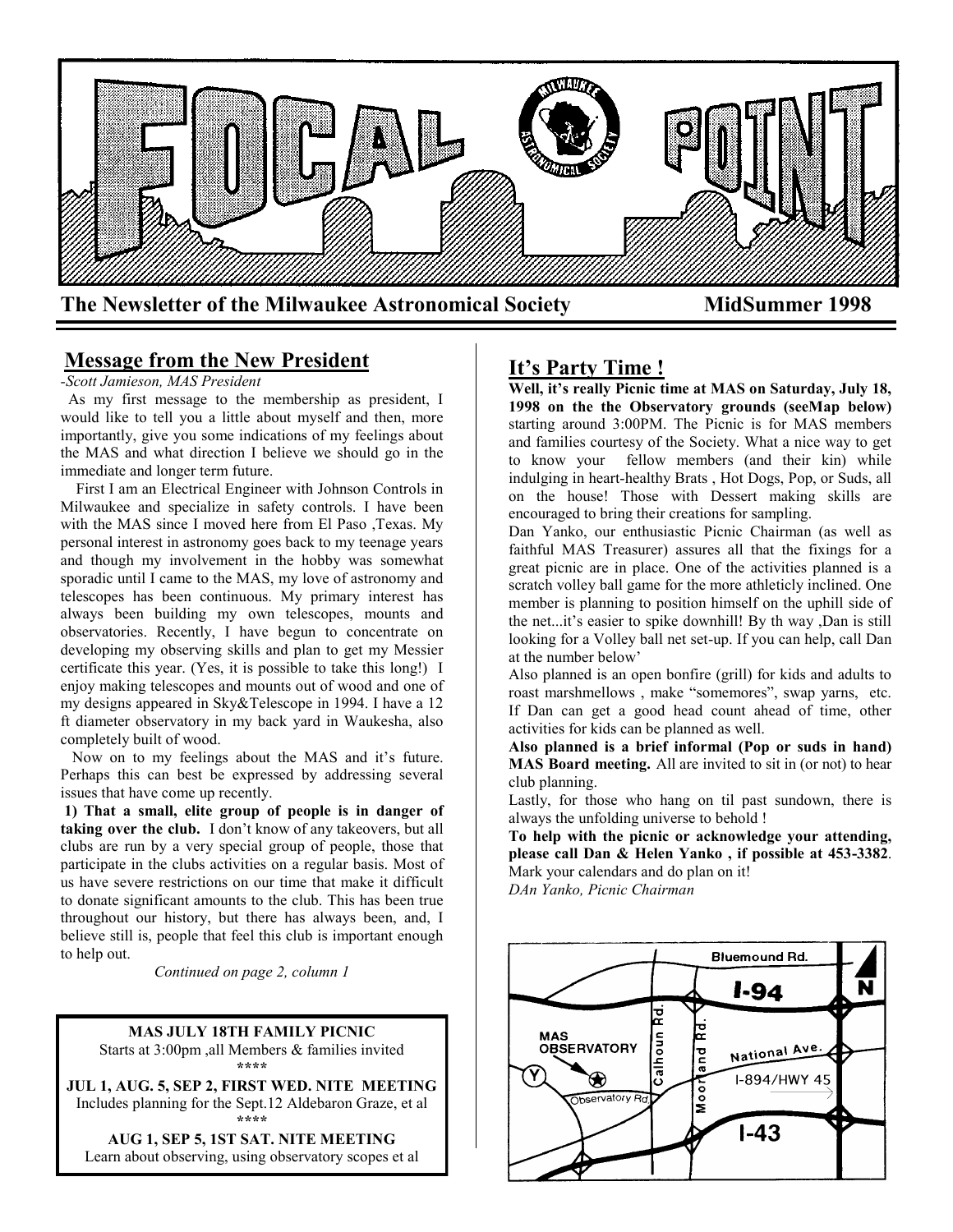#### *Message from the President contn'd*

There has also been an ebb and flow of the primary interests of the club members. Some of us have specialized interests such as telescope building, deep sky observing or variable star work but many have a more general interest in astronomy. One of the things I enjoy about astronomy is the range of subjects it covers and the many types of people that are interested in it. Like those before me, I would encourage members to get involved in the club activities. Astronomy can be a very lonely hobby or an activity that builds good friends. The choice is yours.

2) **That our clubs facilities are old and rundown. Old?** Yes, but after seeing what other clubs have over the last couple of years, I must say that we have the core of a fantastic set of observatories and related facilities that many would love to have. Our main handicap is the high ambient light level, but even that does not prevent useful work and many forms of imaging. As you have seen in this newsletter recently, we have been updating the drives of the Z-scope, and are well along on our way to completing the automatic control of the telescope from computers displaying modern star charts. The observatory committee is in the process of formulating plans and recommendations for updating the two 12 inch telescopes. One of the primary efforts will be to make all of the telescopes and observatories easier for all members to use.

 A major consideration is the clubhouse itself. It has become obvious that it is time we start planning on replacing this building with a more modern structure. My goal is to complete planning this year and to finish building by the fall of next year.

 The financial condition of the club is such that we can consider all of these projects but there is a lot of work to be done and we need the interest and participation of all club members to complete the conversion to a modern facility usable by all club members. There will be discussion of these projects at the board meeting at the picnic on July 18. All members are invited to attend.

3)**That most of the longer term members are no longer active so that little is being done.** I will agree that many members active in the past do not participate in all aspects of the club and I would strongly encourage them to help guide us newer members through the joys of astronomy. I must also say that in the past year I have seen more encouraging signs of members who really want to get involved in astronomy and this club. We have a board that is very interested in improving the facilities and giving members a reason to be active. This is probably the hardest part of building a club and I believe we have the dedicated people to do it, but we need and will be requesting the help of all members.

 Let me end by saying that I believe in the future of MAS, I recognize the diversity of our members' interests and will do every thing that I can to promote the usefulness of our facilities and the advantage of being active in the club. With your help, I look forward to real progress in the coming year. *-Scott Jamieson, MAS President*

#### **1998-99 MAS Board & Officers**

As a result of the May 15 elections the following list is the current Board & Officers of MAS.

| Director                  | fficer    | Board term expires |
|---------------------------|-----------|--------------------|
| Scott Jamieson            | President | 2001               |
| Scott Laskowski           |           | 2001               |
| Rudy Poklar               |           | 2001               |
| Vern Hoag                 |           | 1999               |
| Dan Yanko                 | Treasurer | 1999               |
| Tim Hoff                  |           | 1999               |
| Chris Weber               |           | 1999               |
| Julie Frey                |           | 2000               |
| Gerry Stroud              |           | 2000               |
| Margaret Warner Secretary |           | 2000               |
| Sally Michalko            |           | 2001               |

Ex Officio

Lee Keith Vice President Gerry Samolyk Observatory Dir. 2001

Founder Members E. Halbach (1964) W. Albrecht (1978) M. Lange (1988) J. Toeller (1993) *Notes: -Board members are elected by membership to 3 yr tems, but on a staggered basis. -Officers are elected annually (by the board) at the May meeting. -Board selects (or re-appoints) Obs. Director every 3 yrs.*

# **June 8, Board meeting**

New MAS President Scott Jamieson outlined his vision for the club and some candidate approaches to increasing the level of participation and observatory usage. Some of the items discussed:

\* expanding Z scope improvement program to A & B observatories. ie digitzing setting circles and improve ease of useof scopes , domes etc. Possible use of a Sky Commander type reeadout system

\*Meeting site improvement. Vern Hoag presented a replacement design for the Quonset hut meeting hall. Building it using member "sweat equity" was within our current funding

\*Adding a quality CCD imager to Z scope which extends its usefullness with the ever encroaching light pollution.

\*A survey form may be sent out via Focal Point to make sure membership desires are being considered.

\* Preliminary visual use of of Z scope shows it to be badly in need of mirror re-aluminization.

\* Keyholders will be reminded that they are there to train in use of facilities and help members .

\* Next Board meeting will be at the MAS July18 Picnic in support of Dan Yankos efforts

WE REGRET TO ANNOUNCE THE DEATH OF MAS member **Tony Buchta** on June 8, 1998. Our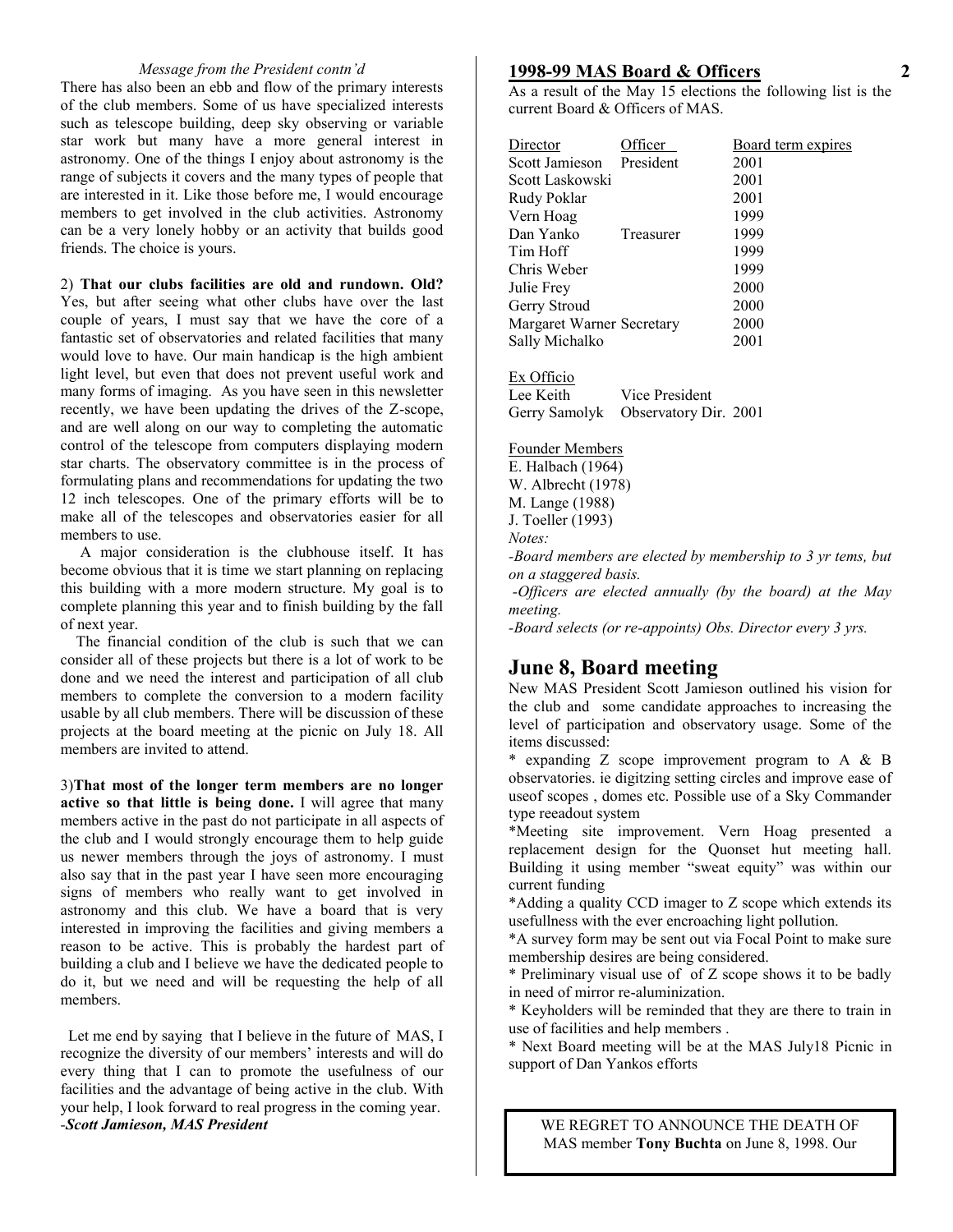# **A Grazing Occultation Of Aldebaron (Alpha Tau)**

Last year Chris Hesseltine and I traveled to the Black Hills of SD to observe a graze of Alpha TAU. This was very a rewarding experience as we got to work with observers from all over the country. Another graze of this star will occur across the southern states this Sept. This willbe the best chance to see a graze of Aldebaron for 18 years.

**The date is 12 Sep.** Since this is a Saturday morning it will be possible for many of us to observe this graze without taking much time off of work. There are several expeditions being planned from SE of Memphis, TN to SE of Bowling Green KY. A map of the graze limit (shown below) can be found at **http://nashville.com/~dega/graze98.htm.** At this time I plan to head for KY however the weather forcast may dictate a last minutechange of plans.

This will be a spectacular event with the 0.8 magnitude star grazing 9.75 degrees off the North cusp of a 58% sunlit waning Moon. The altitude near Nashville will be 34 degrees and it gets higher as we go farther East. It will take place at about 7:13 U.T. or 2:13 AM CDT.

With the moon passing thru the Haydes star cluster there are two additional grazes that will be seen that morning. At

4:53 U.T., a 6.7 mag star (ZC 680) will graze 7 degrees off the North cusp. The path is only 30 miles northwest of the

Alpha Tau path. After the Aldebaron event we will travel 25 miles back to the northwest to observe 8.3 mag SAO 94056 graze 9 degrees from the North cusp at 11:10 U.T. We will have to leave early Fri. afternoon to make it down there on time.

This trip could be combined with a visit to Mammoth Cave National Park which is on the way. For those who are interested the International Occultation Timing Association (IOTA) will be holding a meeting in Nashville that Saturday afternoon and Sunday morning. -*next column*

#### *Occultation Continued next Column*

#### *Occultation Cont'nd*

I plan to coordinate with anyone from WI who plans to make this trip. You can reach me at **samolyk@ix.netcom.com**. I will send copies of updates to anyone who is interested. We will also discuss this event at the Aug. and Sept. first wednesday meetings where we can cover what equipment will be needed and possible car pools.

- *Gerry Samolyk, Observatory Director*

# **Library News**

Recent MAS Library additions include:

1. **Atlas of the Moon,** by Antonin Ruki, ed. by T. W. Rackham-1996. To be located in the chart and atlas drawers for use at the observatory (it may not be borrwed). Recommeded by Vern Hoag.

**2.Photoguide to the Constellations:** A Self -Teaching guide to Finding Your Way Around the Heavens, by Chris Kitchin-1997. Photos From cities to dark skies illustrate what can be seen at different locations. Maps cognate observations.

**3.The Observers Year:** 366 Nights of the Universe, by Patrick Moore-1998. This is more than a whole year of observing for anyone.

# **Yerkes Observatory**

The University of Chicago still operatesThe largest refracting telescopein the world. It's located in Williams Bay, WI. and is a "must see" for MAS members. Free public tours are given every Saturday at 10:00AM, 11:00AM, and noon.To reach Yerkes, take I-43 south, exit Hwy 67 south,then 67 west in Williams Bay, And 1mile to the Observatory (on left). A wonder of the modern world, Yerkes is a little known landmark in the history of science located right here in southeast WI.

*-Scott Laskowski,MAS Librarian*

Graze Map Paste up

Dark Line on map shows ground track for observing Aldebaron grazing occultation.. Circles represent some of the planned gathering sites for astronomers. See article, this page and get more info at First Wednesday meeting.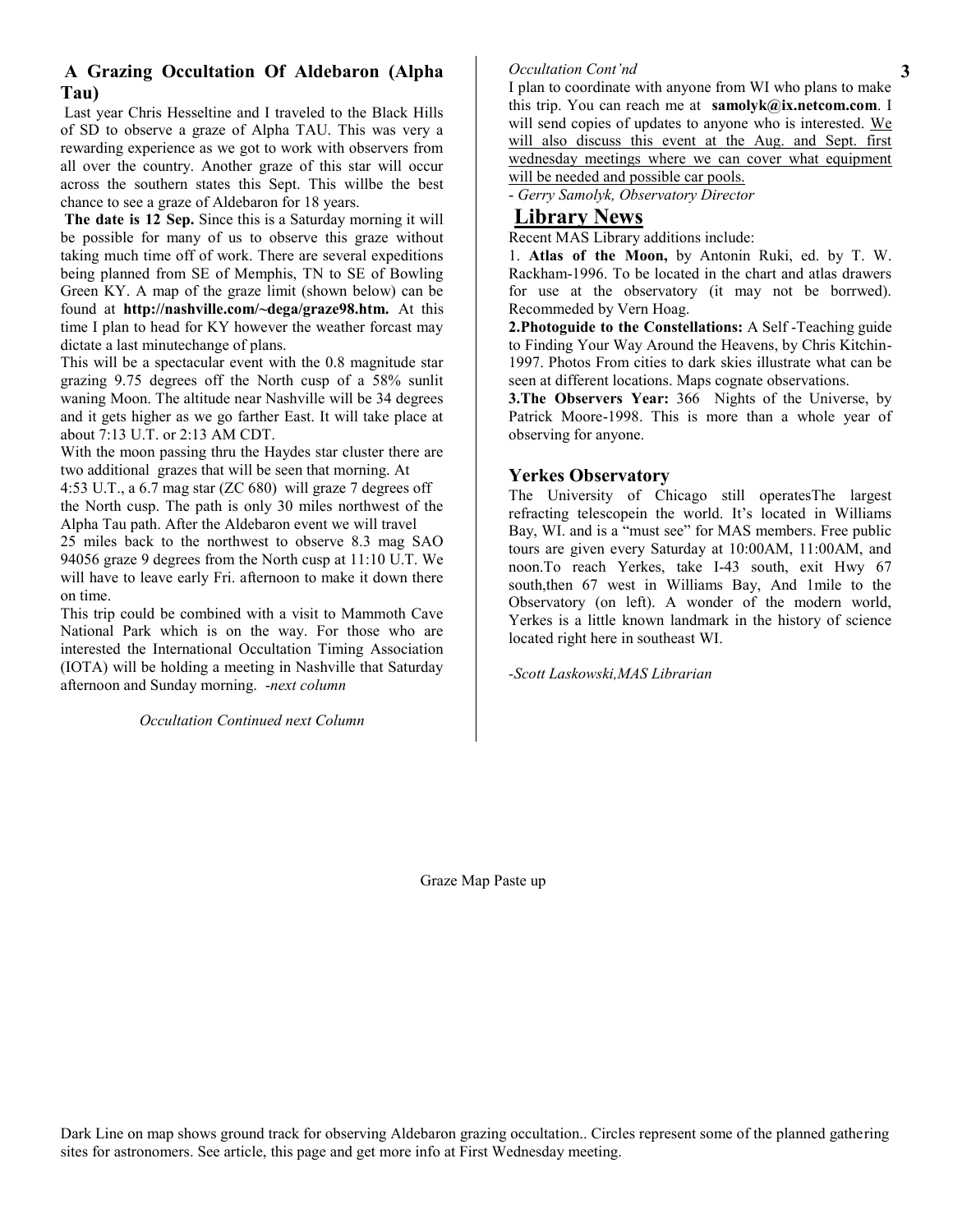# **ALCON '98, French Lick, IN. July 21-25**

#### **51st Astrnomical League features Astronaut & Stargazer**

This summer, July 21-25, the gently rolling hills of Southern Indiana will be the hot spot for amateur astronomers from around the country as the 51st annual convention of the Astronomical League (ALCON'98) gets under way in the town of French Lick at the French Lick Springs Resort.

# **Headlining the event will be Space Shuttle astronaut,**

**Dr. F. Story Musgrave.** Dr. Musgrave, who is tied for the most spacewalksof any person (6), commanded the Hubble Space Telescope Repair Mission. He will be the main banquet speaker for registered guests and willrelate his experiences dealing with repairing the famous telescope. For a small admission, the public is also invited to Dr. Musgrave's lecture.

 **Jack Horkheimer, Stargazer, is another main attraction** of ALCON 98. Jack is that enthusiastic man you see talking about the night sky just before your Public Television station signs off. He will also be making two appearances. During one, he will present the first Jack Horkheimer Award. This annual award will be to the amateur astronomer, 18 or younger, selected who provided outstanding service to the League or to a member society the previous year.

 Several other speakers will be on hand covering a number of diverse subjects from the next Martian probe to bird navigation. There are a variety of workshops to involve yourself in and, of course, the annual Star-B-Que. Bring your want list too, as several vendors will be on hand to help you round out your collection of Astronomy items. Of course, there'll be plenty of observing. Our quality site is only 25 minutes from the hotel.

 For family members who may not gravitate quite so much to all the Astronomy events, there are many area attractions. There are several terrific caves nearby waiting to be explored. The Lincoln Boyhood National Memorial in Lincoln City hosts costumed interpreters working the land just as Abe did. Across the road is the Lincoln Amphitheatre featuring the Young Abe Lincoln Musical. The Gus Grissom Memorial, honoring one of America's early astronauts, is close by. And within walking distance of the hotel, you can take a ride on a historic train or tour the area on a 1930 electric trolley.

 The resort rests on 2600 acres and features many quality activitiesfor its guests: 2 golf courses, a tennis court, horseback riding, a 6 lane bowing alley and 2 swimming pools. There is also a spa on the premises to relax your aching muscles after all that fun. All the daily activities will cause you to work up an appetite and there are several

wonderful restaurants at the hotel and in the area to satisfy any sizehunger.

 Your hosts for ALCON '98, the Evansville and Louisville Astronomical Societies, want you to have the best ALCON experience ever.Make ALCON '98 your Astronomy Vacation.

For registration information, see the ads in the February and May issues of the REFLECTOR, the newsletter of the Astro *Next Column*

#### *Alcon contnd*

nomical League visit our website **http:/ ouworld.compuserve.com/homepages/sconner/** where you can download a registration form. Join our e-mail newsletter by sending mail to alcon98@gs1.revnet.com. Type "join" in the body of your message to receive updates as ALCON '98 draws closer.

 Your Evansville Astronomical Society Host Chairperson is Mitch Luman-812-985-7739. E-mail Mitch at **luman@aol.com**.

 Your Louisville Astronomical Society Host Chairperson is Sally Lambert-502-587-7711. E-mail Sally at **105153.2244@compuserve.com.**

*-Dave Stevens , Evansville Astronomical Society*

*Editor's Note: Last year, MAS did some soul searching on retaining Astronomical League Membership. The Board voted heavily to stay with AL. Here is an opportunity for members/board to find out more about AL. A more complete Alcon info packet is the log-in desk at the observatory.*

## **Astrofest 98, Fri. Sept. 11 to Sun. Sept.13**

Our brethren of the Chicago Astronomical Society are once again hosting their Annual Campout convention for Observers and Amateur telescopemakers. at the 130 acre Camp Shaw-Waw-Nas-See 4H site in Kankakee, Il.. This event is usally attended by a fair contigent of MAS members. This years rates are somewhat higher (due to rental increases). and are: Two Day Registration \$35 per adult; children (6-12) \$15. One Day Registration is \$25/adult, \$10/ child (6-12). Walk-ins on the day of the event are \$100. Most over niteres campout but some cabins are available. Last year, this event went to full house on the Sunday; obviously pre- registration is encouraged.

Major vendors such as Meade, Astro-Physics, Astronomy, S& T and even some ofour local types such as member Paul Kreige (Obssession Telescopes), Peter Smitka (Portaball ) are usally present.

The neat thing about this fair is you can try-before -you-buy the commercial scopes , pick homebuilders brains for clever design features you might want to put into your homebuilt, visually try out various aperture scopes (you can't find a more freindly bunch) or just get Astronomically smart listening to lectures on many aspects of astronomy. Last year MAS member Robert Naeye, Associate Editor of Astronomy magazine was one of the featured speakers (there were lots of good speakers).

Anyway, For an "immersion" weekend of astronomy,or a one day exercise (start early!) give this a try, but only if your not going to participate in the Aldebaron Graze (written up elsewhere in this Newsletter)!

Registrations are accepted until Aug 22, 1998. For a more detailed description , directions etc., a reference brochure is pinned to the bulletin board (above the log-in desk ) at the Observatory.

#### *May Issue Error correction*

MAS member Pat Baker's Web "Astronomy Central" site correct address is: **http://www.execpc.com/patrickbaker**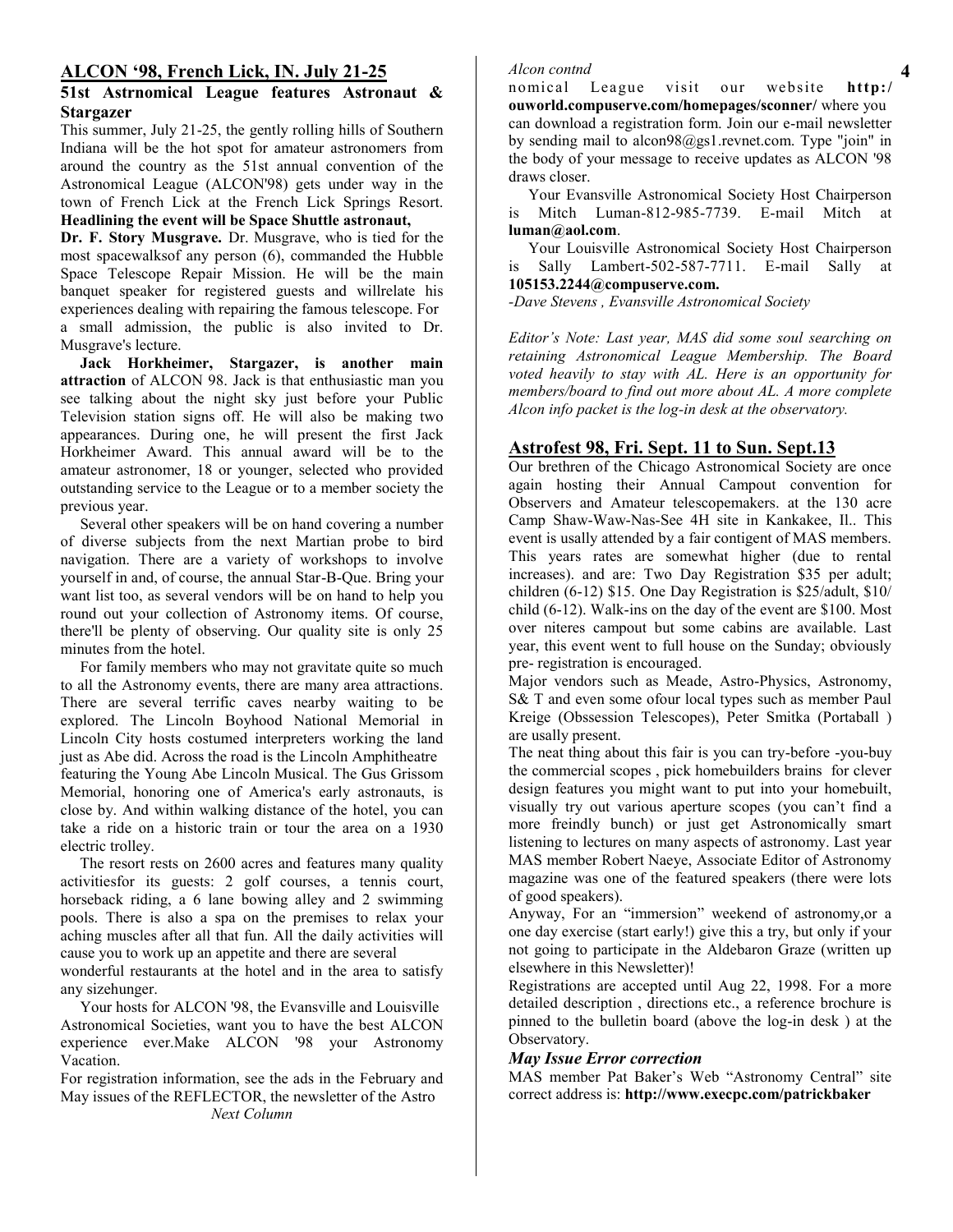## **Focal Point Mail**

Dear MAS Member:

An incorrect webpage address was given in the May issue of the Focal Point for my webpage

:PAT BAKERS ASTRONOMY CENTRAL"

The correct url or webpage address is :

# **http://www.execpc.com/patrickbaker**

At this point, I have upgraded my webpage to include links, with content definitions for 35 major sites. these provide access to over 20,000 images and dissertations on astronomy in all different categories. Also, I have started a science section. Each of the sites has been carefully evaluated for content and only the best included. I would suggest bookmarking the site for future use since there are many months of viewing and and reading available, including latest astronomy news and development, links toMAS site, NASA,Astronomy Magazine, Sky On Line, Hubble, Extrasolar Planets etc., etc., etc.,etc.. After revieing, if you like, got to my email section, click on my email address and send me a note.

#### *-Shields (Patrick) Baker, MAS member*

*Eds Note, My apologies to Pat on truncating his email address. I have posted a correction elsewhere as well.*

#### **Publishing Star & Planetary Charts**

Publication of night sky charts and Planetary observation data has been considered for Focal Point. Abrams Planetarium (University of Michigan) puts out a monthly chart with a simplified nite sky and detailed "how to find" various planets, some deep sky events. However these are redundant with the very detailed charts already found in both Astronomy and Sky & Telescope magazines. Both do an excellent Job detailing Deep Sky, Lunar and Planetary observation data for amateurs.

The message here is that all members should seriously consider subscribing to one of these fine magazines for this feature alone. They also both do a good job of tracking the rapidly evolving new knowledge of the universe.

We will , of course try to publish Charts for special events such as Comet tracks, and possibly VSO charts , grazes etc. if sufficient interest is shown.

Lastly, we are looking for low cost ways of repro-ing member photos of various Astro events, Any suggestions will be appreciated.

*-Ed*

#### **For Sale**

Two 8x10 Photos of the February 1998 Eclipse.

-One highlights the Sun's Corona

-The second features the "Diamond Ring". These are custom color photprocessing; \$20 each. For more information/order, **Contact Paul Borchardt 781-0169.**

# **Membership Renewal**

MAS membership renewal time takes place in September of every year. To this end, our capable membership chairperson, Julie Frey will be mailing out applications ,instructions etc in the mid-August time frame under separate envelope. The membership renewal also has options for reduced rate subscriptions to Astronomy and /or Sky and Telscope and includes membership in the Astronomical League. PC capable prospective members can also get membership info and applications from our website at:

**http://members.aol.com/masmemb/index.html** You can also reach Julie at:

> Juile Frey, MAS Membership Chairman 11040 W. Meinecke Avenue #4 Milwaukee, WI.53226-1247 Phone:414-456-0864

### **Delayed Northern Lights Issues**

The Editor apologizes for delays in delivery of issues of Northern Lights (a regional publication of the Astronomical League). For reasons unknown, an inadequate number (175) were ordered of this quarterly newsletter. Unfortunately, Bulk mailings require a minimum mailing of 200 (our mailings average 210). The Post Office has gotten very strict about equal weight and equal content between individual bulk mail pieces. As a result, the April issue, got gaggled up in the process. Hopefully, this will be resolved by the next issue of Focal Point.

*-Editor*